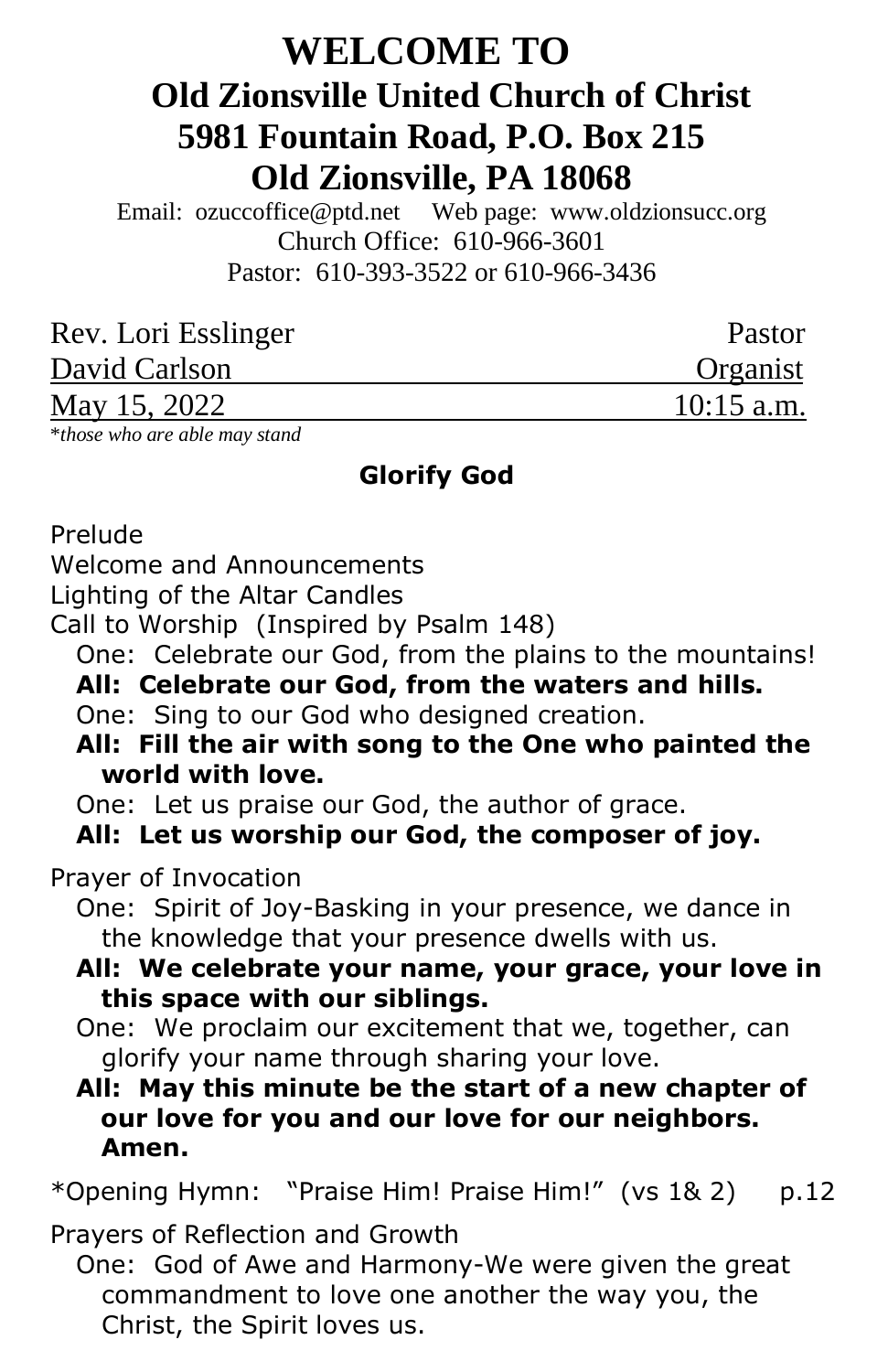- **All: And yet, the way we love becomes conditional. What events have distorted our view of Divine Love?**
- One: How can we return to a simple but radical way of loving?
- **All: Transform our hearts as we work to understand one another, creating an earth which reflects God's heaven. Amen.**

Assurance of Grace

 The Spirit of God heals our hearts, blessing us with grace as the Divine One works to transform our world into a realm of peace and joy. Amen.

\*Hymn: "Joyful, Joyful, We adore Thee" (vs 1 & 2) p.90

Scripture: Revelation 21:1-6

 **21** Then I saw a new heaven and a new earth, for the first heaven and the first earth had passed away, and the sea was no more. **2** And I saw the holy city, the new Jerusalem, coming down out of heaven from God, prepared as a bride adorned for her husband. **3** And I heard a loud voice from the throne saying, "See, the home of God is among mortals. He will dwell with them; they will be his peoples, and God himself will be with them and be their God; **4** he will wipe every tear from their eyes. Death will be no more; mourning and crying and pain will be no more, for the first things have passed away." **5** And the one who was seated on the throne said, "See, I am making all things new." Also he said, "Write this, for these words are trustworthy and true." **6** Then he said to me, "It is done! I am the Alpha and the Omega, the Beginning and the End. To the thirsty I will give water as a gift from the spring of the water of life.

# Reflection

\*Affirmation of Faith

 I believe in God, the Father Almighty, Maker of heaven and earth. And in Jesus Christ, his only Son, our Lord; who was conceived by the Holy Spirit, born of the Virgin Mary, suffered under Pontius Pilate, was crucified, died, and buried. He descended into hell; the third day he rose again from the dead. He ascended into heaven, and sitteth on the right hand of God the Father Almighty. From thence he shall come to judge the quick and the dead. I believe in the Holy Spirit, the holy Christian Church, the communion of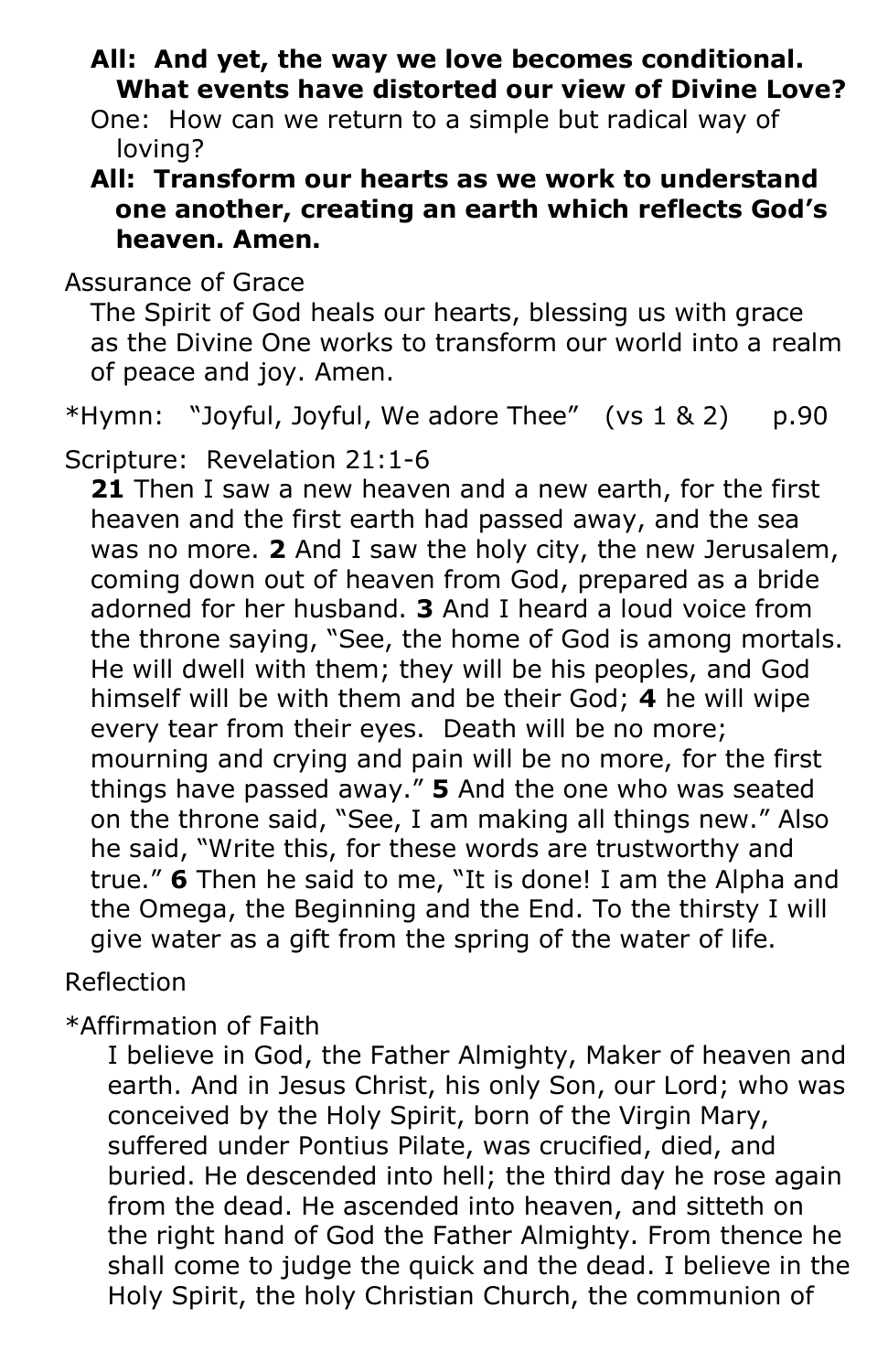saints, the forgiveness of sins, the resurrection of the body and the life everlasting. Amen.

Choir Anthem

Call to Offering

 We have the tools we need to love one another. Through our talents, treasures, and time, we can create God's Realm here on earth. Our contributions – no matter the size – will craft a world which reflects God's love.

\*The Doxology

 **Praise God from whom all blessings flow; Praise Him, all creatures here below; Praise Him above, ye heavenly host; Praise Father, Son, and Holy Ghost. Amen.**

Prayer of Dedication

 **Loving God, Holy Vessel of Kindness-We glorify you by sharing our gifts of love with this community. We celebrate your presence by caring for your creation. May these offerings today nourish a world craving more love, peace, justice, and hope. Amen.**

Pastoral Prayer…The Lord's Prayer (debts/debtors)

**Our Father, who art in heaven, Hallowed be thy Name. Thy kingdom come. Thy will be done, on earth as it is in heaven. Give us this day our daily bread. And forgive us our debts, as we forgive our debtors. And lead us not into temptation, but deliver us from evil. For thine is the kingdom, and the power, and the glory, for ever. Amen.**

*\**Closing Hymn: "We'll Understand It Better By and By" p.771 (verses 1 & 2)

\*Benediction

 As the week begins again, may we dance as we celebrate God's presence. May we sing as we proclaim Christ's love. May we create as we embrace the Spirit's vision. May we love boldly, care radically, and share courageously to glorify the Spirit of God in our midst. Amen!

**≈≈≈≈≈≈≈≈≈≈≈≈≈≈≈≈≈≈≈≈≈≈≈≈≈≈≈≈≈≈≈≈≈≈≈≈≈≈≈≈≈≈≈≈≈≈≈**

\*Extinguishing of the Candles \*Postlude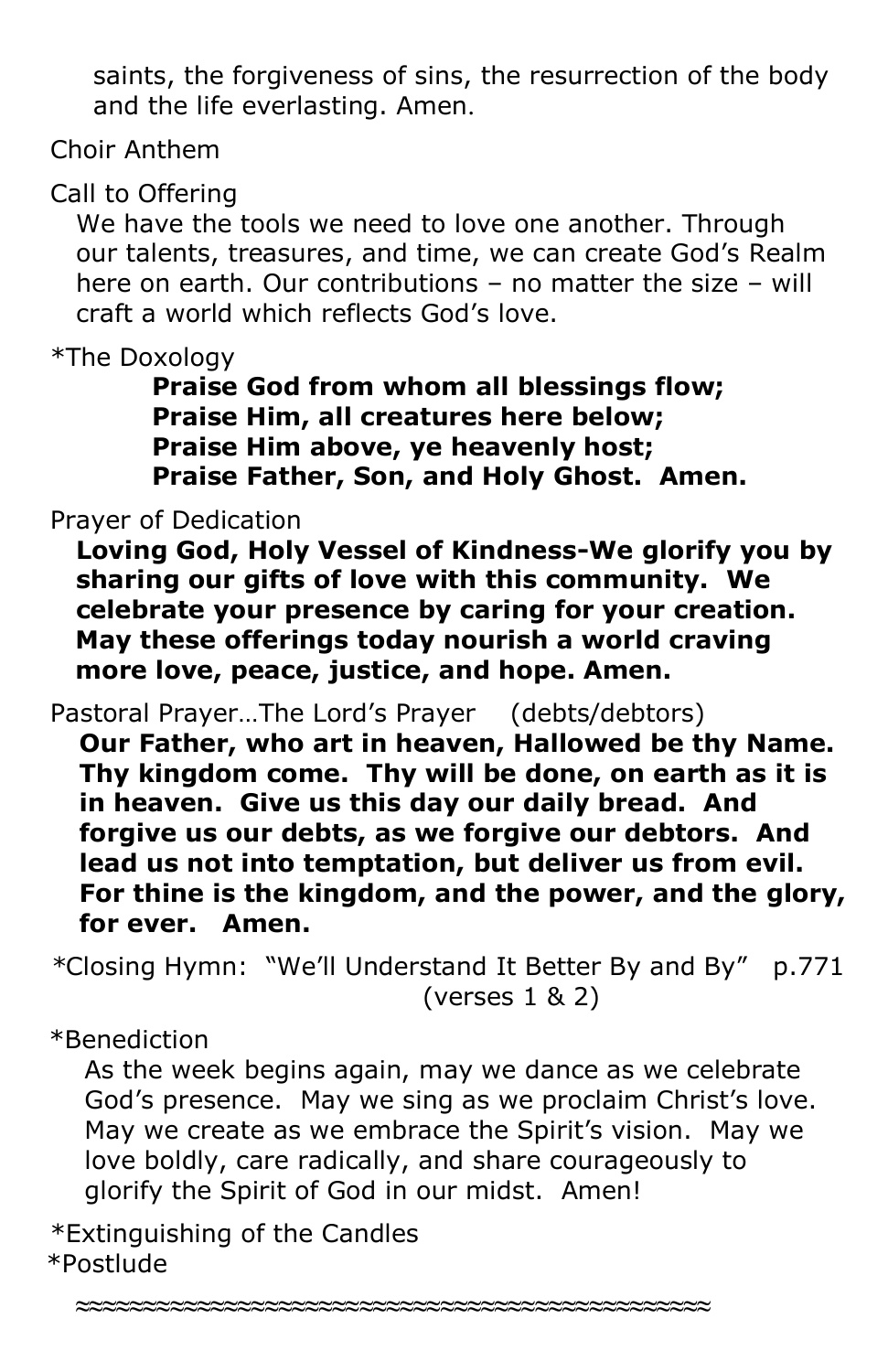Glorify God: Service Prayers for the Second Sunday of Easter C was written by the Rev. Michelle L. Torigian, Senior Pastor of St. Paul United Church of Christ, Belleville, Illinois.

- **TODAY'S ALTAR FLOWERS** are sponsored by Jeff and Cheryl Dreas in honor of family.
- **TODAY'S BULLETINS** are sponsored by Paul and Robin Yoder in honor of their 34<sup>th</sup> Wedding Anniversary and celebration of Nate, Jen, Austin and Christie.

**TODAY'S LITURGIST** is Jane Bedell.

**TODAY'S GREETER** is Nancy Weitzel.

- RESTROOMS ARE AVAILABLE on the main floor of the Church and downstairs.
- We have Bulletin Magnifier Sheets if needed. They can be found on the sound system.
- All loose money in the offering plate today will go into our Pastor's Discretionary Fund.

**Mask Wearing** - Consistory has agreed that individuals can make their own decision as to the wearing of masks during church services. If you find yourself testing positive for COVID, **please contact the church office** so we can alert others who may have been in contact with you during time spent at church. Thank you.

**New Member Classes** have been canceled and are being rescheduled for some time in June. New dates will be available shortly.



Each week after worship someone needs to remove the flowers from the altar and make sure they get to their sponsors. Would you be willing to do this for us on a Sunday every now and then to help in this ministry? Thanks in advance for your help in BEING

THE CHURCH. Pastor Lori

**GriefShare** – Join us on Wednesdays for our GriefShare sessions in the lower social hall at **6:30 p.m**. This group is open to anyone who wishes to explore the program and/or work to heal. You may join in anytime. We meet each Wednesday from 6:30 to 8:30 p.m. Since we missed the first session, we added another week on the end of GriefShare.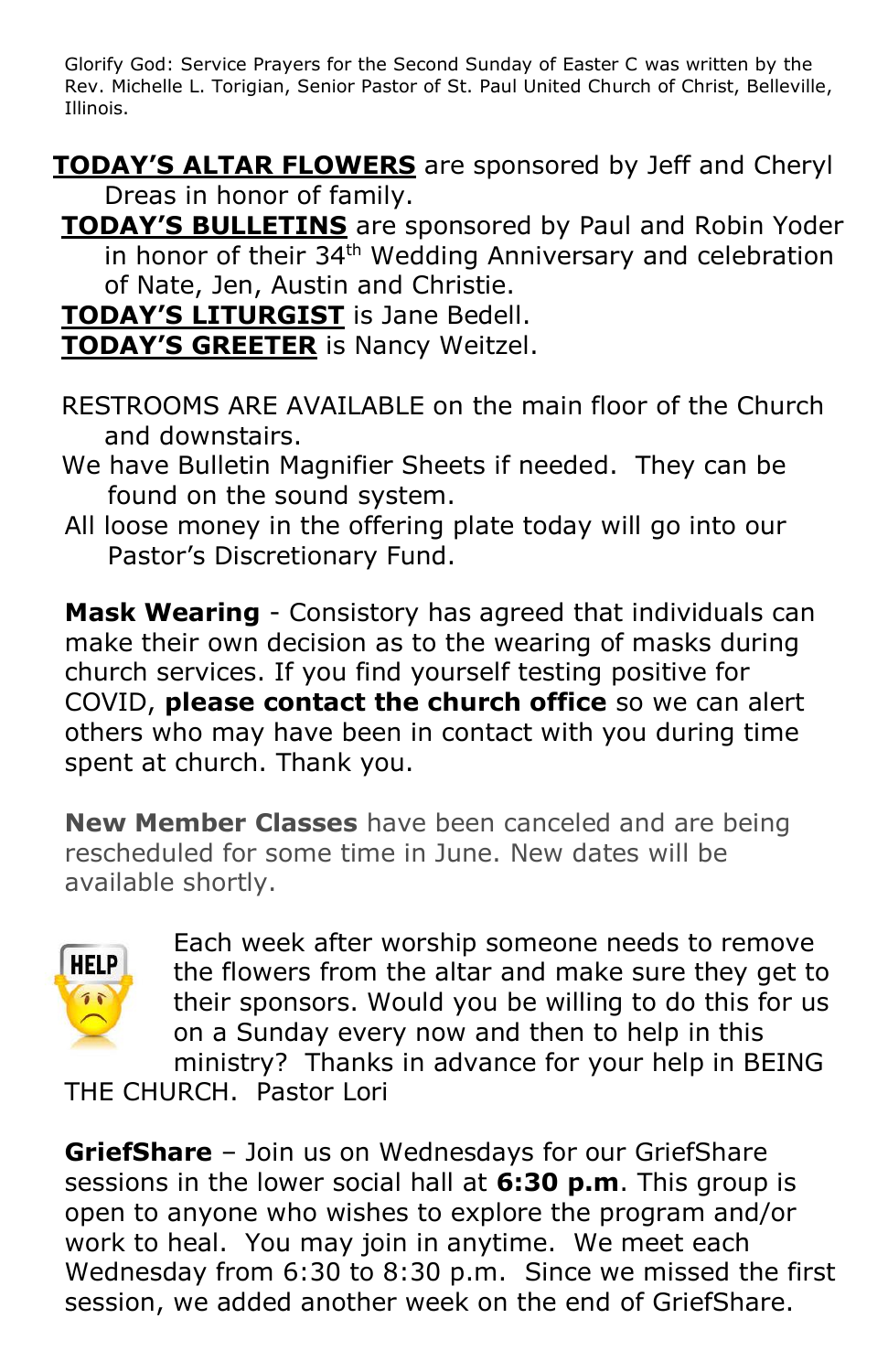The last Wednesday will be June 8. There is no cost for the program but a suggested donation of \$15.00 (or whatever you can afford to pay) for the workbook. Please register with Pastor Lori, call or text at 610-393-3522.

**Lunch Bunch** will be held on Friday, May 20 at 12:00 noon at Hamilton Family Restaurant. Please RSVP to Linda or Mark by Monday, May 16. **Supper Club** is scheduled for Friday, June 3, 6pm at Ozgood's Neighborhood Grill and Bar in Kutztown.

**Peanut Butter & Jelly Collection -** We are collecting peanut butter and jelly for the Zionsville Area Food Pantry during the month of May. You may bring your PB and/or Jelly in any time by June 5. This way the items can be distributed early in June to the Food Pantry clients. Thank you!

**Attention Soon-to-be Grads!** Please let the church office know if you or a loved one will be graduating from High School, College or a Military program this year. We would like to honor you for all your hard work by putting your name and the name of the school in next month's newsletter. Forms to fill out can be found at the entrance and placed in the secretary's mailbox or drop your form in the offering plate. **We will be celebrating all of our graduates in worship on Sunday, June 5.**

Join Salem United Methodist Church for an intimate visit with **Daryl Mosley**, Grand Ole Opry veteran, storyteller and 2 time songwriter of the year as he shares songs and stories of his life, career and faith. He will be at their pavilion on June 4<sup>th</sup> at 6:00 p.m.

**Mark your calendars!** We are excited to have as worship leader and preacher on Sunday, July 24 at 9:30 a.m. Worship, The Rev. Denise Dorman Fry. Bring your family and friends to give her a warm OZ Welcome!

**BSA Troop 31** is holding a used clothing drive. **Saturday, May 21** from **9:00am to 1:00pm** at **Upper Milford Twp. Building Parking Lot.** They will be collecting wearable and usable clothing, shoes (please bag separately), belts & handbags, linens (bedding, curtains, towels) and stuffed